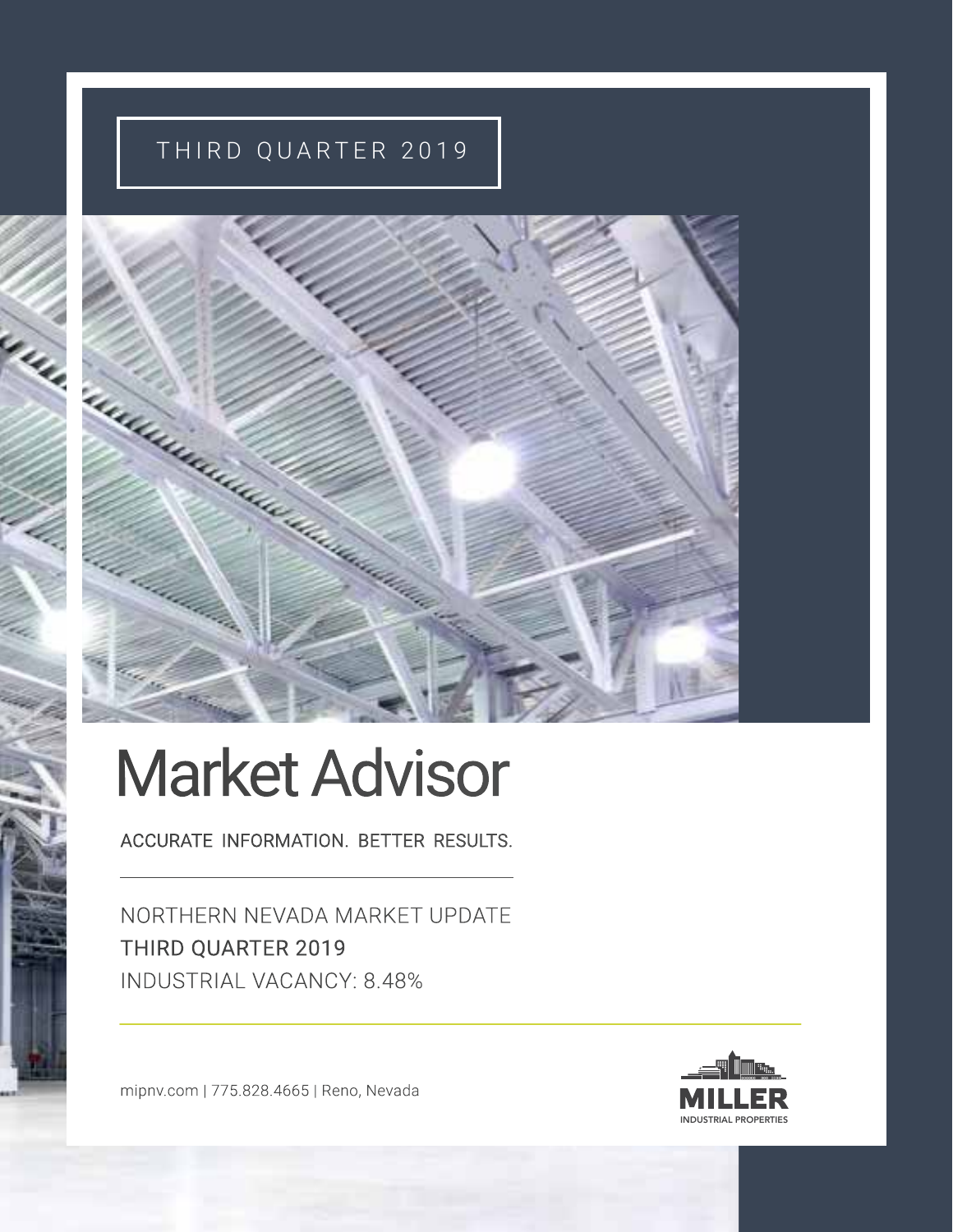## Q3 2019: A "DULL" QUARTER YIELDS A BALANCED MARKET

A quick look at statistics from previous quarters shows a low gross absorption, low net absorption, low return to market, and a low number of lease transactions – the term "dull" could be used to describe the activity. Vacancy rose to 8.48%, which in our view indicates a perfectly balanced market. At this point, you could yawn, turn the page, take a look at the quick facts and charts, and move on. However, if you want to understand the industrial real estate market in northern Nevada, you need to dig deeper.

For a more detailed view, market trends need to be considered. Trends tend to put dry data point facts into improved overall perspectives for a greater sense of true conditions. Northern Nevada, on average, has absorbed about 1.5 million SF of vacant space each quarter. To get a better understanding of that statistic, the next time you're watching a football game, check out the field from the sidelines to the end zones closely; it's pretty big! Imagine a typical business working in that large space with employees, machinery, lighting, products being trucked in and shipped out, an administrative staff in the office, and a few managers. Now line up over 30 of those fields full of businesses side by side – that's what northern Nevada brings into our community each quarter on average. This picture should give you a far better perspective of the scale of our local industrial market. And while we only filled 25 football fields this quarter, even a "dull" quarter has produced quite an impact on the real estate market and our community in general. Additionally, rather than just redistributing dollars between local businesses, many of those products are shipped out of Nevada, bringing new capital into our community from other areas and thereby growing our local economy.

The transaction size also tells of a somewhat slower quarter, when the five most significant lease transactions average only to about 64,000 SF. The number of total lease transactions above 5,000 SF was only about two-thirds of average. Sales to business users were also lower than average, as all significant sales were investment portfolio sales, in which one investment group or a merchant developer sells to another investment group. Digging deeper on the sales, however, five investment sales totaled approximately \$190 million dollars. This is a sign that northern Nevada is still a highly attractive industrial real estate investment market.

Gross absorption was 1.2 million SF and market space returns were 665,000 SF, yielding a net absorption of only 532,000 SF. That's about 75% of our five-year average. Vacancy started the quarter at about 7.9% and rose to about 8.5%, largely due to the addition of a sizeable new vacant warehouse at the Mustang exit, east of Sparks. As a note, Polaris' new 475,000 SF facility in Fernley is staffed and operating now as well.

#### PERCENTAGE MARKET VACANCY WHAT DOES IT MEAN? **8.48%** " $\overline{\phantom{a}}$ Ez  $\overline{\mathsf{X}}$ **MARKET**  $\gamma_{\nu_{\lambda_{n}}}$ Royo M ARKET" BALANCED MARKET **VERY VACANCY, HIGH RENTS** VERY HIGH VACANCY, SlM3bMO  $3^{\circ}$  $\frac{6}{9}$ 5 %  $6\%$  $7<sup>°</sup>$ 8%  $9<sub>8</sub>$  $\biggarrow{\delta_{\rm o}}$ 11% 12 % 13<sub>%</sub> 9/05 1 % 1

Our own vacancy chart indicates a balanced market. Defined as it pertains to leasing: i) adequate to plentiful supply of inventory, ii) steady and plentiful supply of quality tenants, and iii) reasonably motivated landlords. First, a count at the end of Q3 indicated about a half dozen big-box spaces available, which is an adequate amount of big-box options. In middle-sized properties from 45 to 70k SF, we have about eight availabilities which, while a bit low, still offers an adequate amount of choices. In the smaller sized spaces, 5 to 15k SF, we have about 16 options – more than adequate for most users to find a space. Adequate inventory is available in the northern Nevada market.

Next, our market velocity for tenant activity is about average for this time of the year. Lastly, we are not experiencing what we would characterize as motivated landlords. Rather, landlord portfolios are sufficiently occupied to produce acceptable returns of invested capital, leaving landlords still choosy about the deals they'll consider. For landlords to be highly interested in a potential transaction, tenants need to have solid credit, be open to lengthy lease terms, pay close to asking lease rates with escalations, and accept minimal concessions. Tenants are experiencing a competition to secure the most desirable spaces as they come available. The balance in the tenantlandlord remains tilted to the landlords' advantage, despite what our charts indicate should be taking place based on vacancy alone. The bottom line is that sometimes while basic economic conditions should produce predictable results, occasionally what happens at the point of sale isn't exactly what we would expect. That would be what we are seeing now in our market.

## Quick Trends THIRD QUARTER 2019

## **LEASE RATES**

Stable rates in a landlord friendly market.



## **VACANCY**

Q3 2019: 8.48%

Moderate inventory over most size ranges.

Q2 2019: 7.92%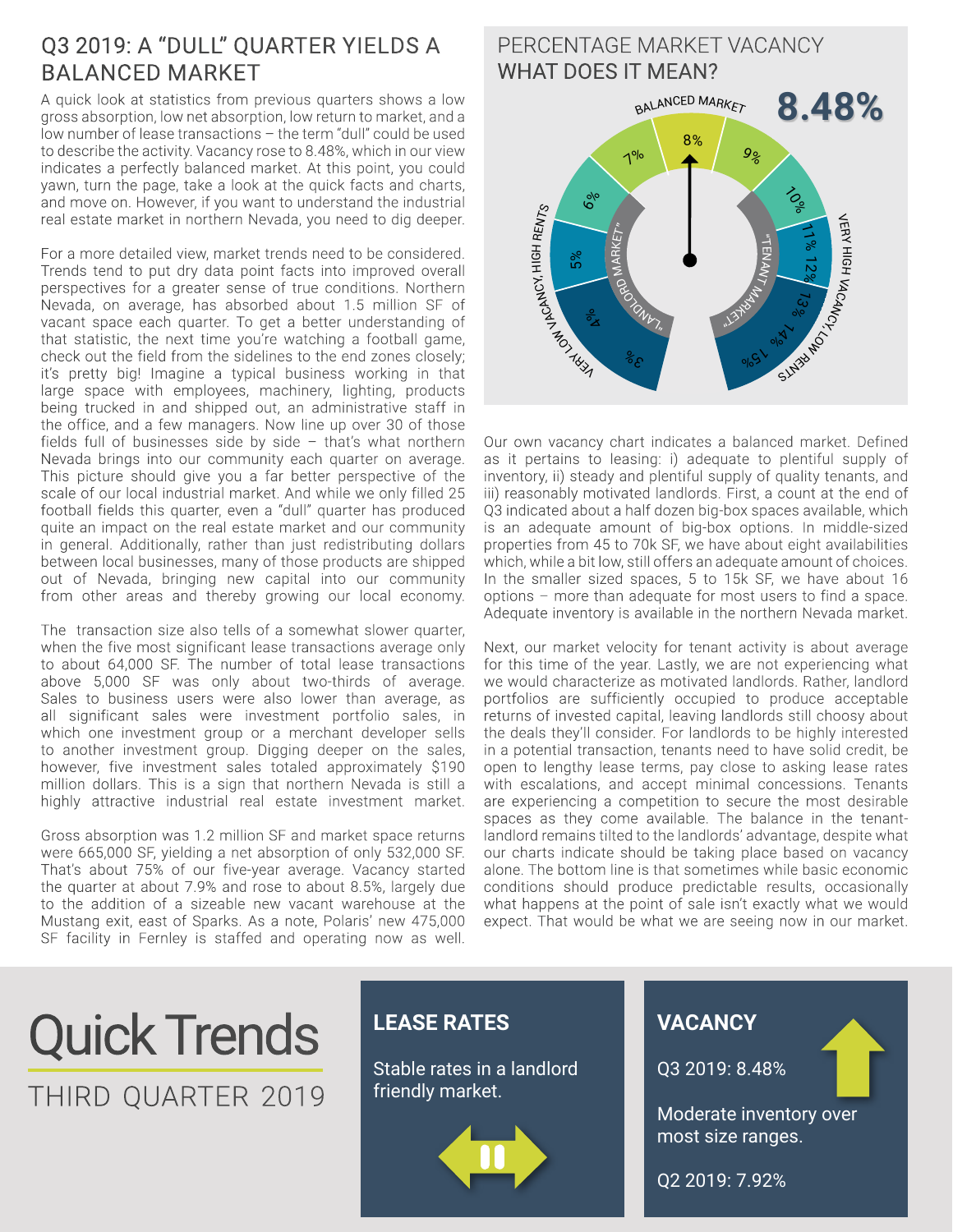## ANALYSIS



- 7% HIGHER than Q2 2019 (7.92%)
- 45% HIGHER than Q3 2018 (5.85%)
- 6% **HIGHER** than quarterly 5-year average (8.00%)



#### HISTORIC GROSS & NET ABSORPTION 5-YR NET AVG. GROSS **NET** 2,500,000 2,000,000 1,500,000 1,000,000 500,000 0 -500,000 -1,000,000 ם<br>ברום ברום<br>הקבור ברו 03.2016 04, 2016 91, 2017 22 2019<br>210<sup>5 201</sup>9 0<sub>3, 201</sup>9</sub> נם<br>ב<sup>193</sup> בנם ברים ברים<br>בנם ברים ברים ברים <sup>6</sup> دو<sub>ې</sub> <sup>9</sup>ړه وي <sup>9</sup>ړه وي <sup>9ړه</sup> ده

CURRENT QUARTER NET ABSORPTION ANALYSIS



## Net Absorption: 532,287 SF

- 27% HIGHER than Q2 2019
- 36% LOWER than Q3 2018
- 24% LOWER than quarterly 5-year average

Net Absorption: The measure of gross absorption less the space that tenants vacated and the new, vacant construction.

### **CONSTRUCTION**

Continued large buildto-suit and speculative construction.

## **MARKET VELOCITY**

Steady demand continues.



## **OUTLOOK**

Stable inventory supply over most size ranges.